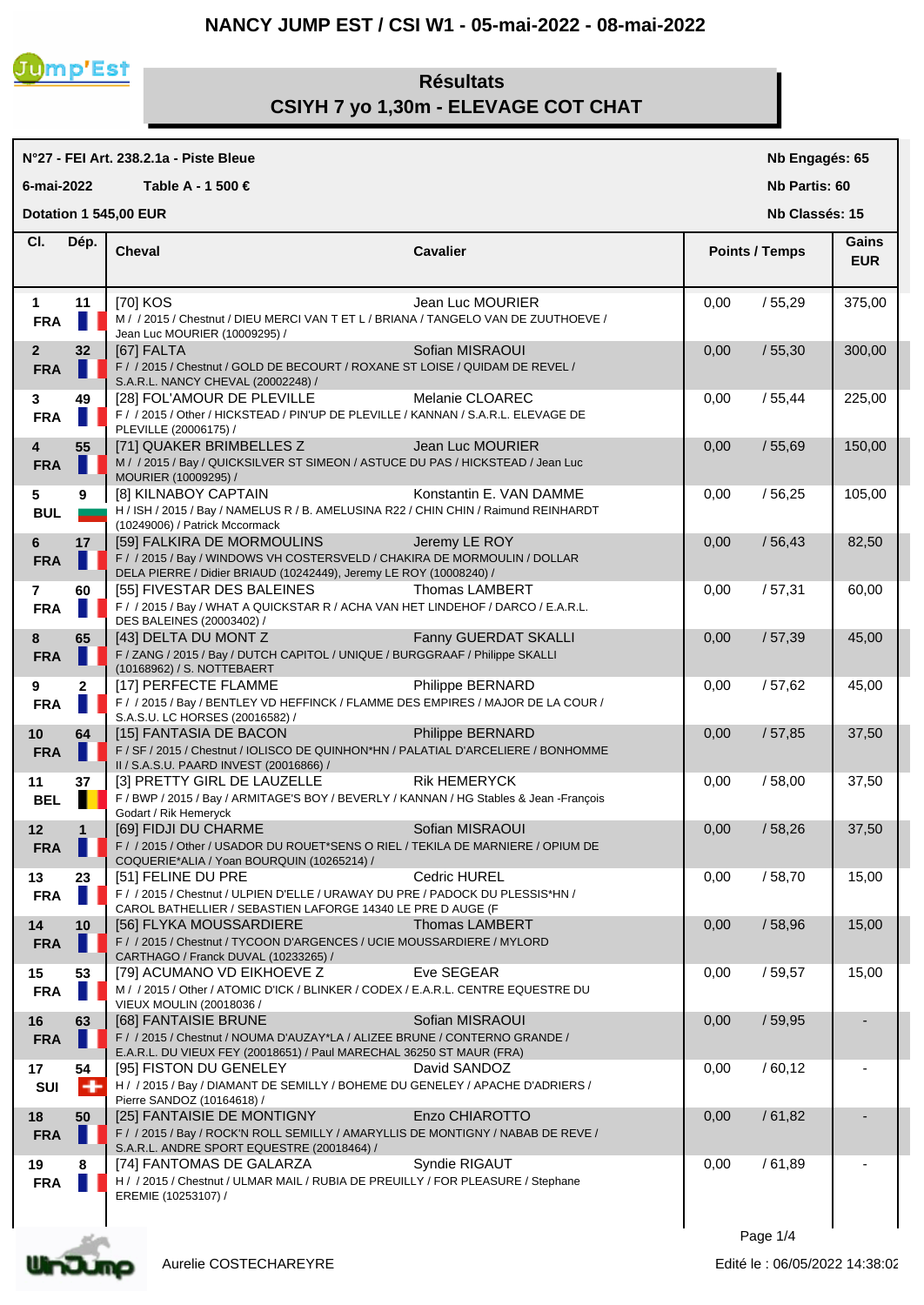## **N°27 - FEI Art. 238.2.1a - Piste Bleue**

**6-mai-2022 Table A - 1 500 €**

**Nb Engagés: 65**

**Nb Partis: 60**

|                        | Nb Classés: 15<br>Dotation 1 545,00 EUR |                                                                                                                                                                                      |                                                      |              |                       |                     |
|------------------------|-----------------------------------------|--------------------------------------------------------------------------------------------------------------------------------------------------------------------------------------|------------------------------------------------------|--------------|-----------------------|---------------------|
| CI.                    | Dép.                                    | Cheval                                                                                                                                                                               | <b>Cavalier</b>                                      |              | <b>Points / Temps</b> | Gains<br><b>EUR</b> |
| 20<br><b>BEL</b>       | 36<br>п                                 | [2] PRYOR<br>H / BWP / 2015 / Bay / THUNDER VD ZUUTHOEVE / UTOPIA Z / UNTOUCHABLE Z / Marc<br>BAUKELAND (10225456) / Geert Smet                                                      | <b>Gilles DUNON</b>                                  | 0,00         | /61,96                |                     |
| 21<br><b>DEN</b>       | 48<br>- 1<br>- 1                        | [12] CHAGALL DES ERABLES Z<br>M / / 2015 / Bay / CAZADOR LS*LA SILLA / PETITE DAME DES ERABLES / TOULON / EARL<br>ELEVAGE DU BANNEY (20003283), Pierre-Alain ST /                    | Cecilie TOFTE                                        | 0,00         | /62,76                |                     |
| 22<br><b>FRA</b>       | 15                                      | [14] FALCON VAUX RENARDS<br>H / / 2015 / Other / CANTURO*BOIS MARGOT / KALINE II / COL CANTO / EB JUMPING ELTI<br>STABLES (20017416) /                                               | <b>Elodie BARRER</b>                                 | 0,00         | /62,95                |                     |
| 22<br><b>BEL</b>       | 30                                      | [4] PEPE LM<br>H / BWP / 2015 / Bay / DIEU-MERCI VAN T&L / TRESOR / QUITO DE BAUSSY / BVBA De<br>Roock Gilbert (20000254) / Moons Luc                                                | Dominique HENDRICKX                                  | 0,00         | /62,95                |                     |
| 24<br><b>FRA</b>       | 38                                      | [21] JACKSON DE LODOMEZ<br>H / / 2015 / Bay / CASIRO I / PENELOPE LEBE / ISERIO / S.C.E.A. ECURIE DE L'ENCLOS<br>$(20001175)$ /                                                      | Morgan BORDAT                                        | 0,00         | /63,01                |                     |
| 25<br><b>FRA</b>       | 46                                      | [52] CHACCARTINO<br>H / / 2015 / Bay / CHACCATO / ROM / CARETINO / Vincent LESOT (10084552) /                                                                                        | Lisa KIRCHER                                         | 0,00         | /63,84                |                     |
| 26<br><b>LUX</b><br>27 | 16<br>3                                 | [90] PROVENCE VAN HET BOVENLOS<br>F / BWP / 2015 / / KANNAN / BELTIC Z / BERLIN / Daphne VAN HENDE /<br>[45] PLATINI DE KALVARIE                                                     | <b>Charlotte BETTENDORF</b><br>Fanny GUERDAT SKALLI  | 0,00<br>0,00 | /64,00<br>/64,02      |                     |
| <b>FRA</b><br>28       | 22                                      | M / BWP / 2015 / Bay / DON'T TOUCH TIJI HERO / HAPPY DE KALVARIE / FOR PLEASURE /<br>Steve GUERDAT (10011463) / STAL DE KALVARIE<br>[89] FOLLOW THE MUSIC                            | <b>Thomas TEUFEL</b>                                 | 0,00         | /64,44                |                     |
| <b>GER</b>             |                                         | M / SF / 2015 / Bay / CORNET OBOLENSKY / DEAUVILLE / BALOUBET DU ROUET / Jochen<br>TEUFEL (10016960) / Allaire u. Racle                                                              |                                                      |              |                       |                     |
| 29<br><b>FRA</b>       | 19                                      | [60] FOR EVER DE BAUMONT<br>M / / 2015 / Grey / WINDOWS VH COSTERSVELD / VALOU DE BEAUMONT / PORTOFINO<br>46*LA SILLA / EARL ECURIE ALEXIS LHEUREUX (20004939), SARL NATUR / Christi | <b>Alexis LHEUREUX</b>                               | 0,00         | /64,96                |                     |
| 30<br><b>FRA</b><br>31 | 52<br>27                                | [82] FLAMENCO DE TALMA<br>M / / 2015 / Bay / JARNAC / PEPITE DE TALMA / CONTENDER / Michel GUIOT (10085617) /<br>[76] BALCANNO PS                                                    | <b>Audrey TEIXIDOR</b><br>Guillaume ROLAND BILLECART | 0,00<br>0,00 | /65,92<br>/65,99      |                     |
| <b>FRA</b>             | H.                                      | H / / 2015 / Other / BALOUBET DU ROUET / CENTILJANNA / CENTADEL / Paul<br>SCHOCKEMÖHLE (10129538), GWH SPRL (20004641), /<br>[35] FUHRER DE MAUGRE                                   | Sarah DHENNIN                                        |              | /68,04                |                     |
| 32<br><b>FRA</b>       | 43                                      | H / SF / 2015 / Bay / COMME IL FAUT / FINESSE DU SEIGNEUR / OGANO SITTE / Nicolas<br>NORMAND (10179866) / Nicolas Normand                                                            |                                                      | 0,00         |                       |                     |
| 33<br><b>GER</b>       | 45                                      | [88] DER PAOLO<br>H / HOLST / 2015 / Bay / DIAMANT DE SEMILLY / PAOLETTA / ACORADO / Jochen TEUFEL<br>(10016960) / Schmidt, Hartwig                                                  | Jochen TEUFEL                                        | 0,00         | /68,55                |                     |
| 34<br><b>BEL</b>       | 61                                      | <b>[6] PAPILLON SW</b><br>H / BWP / 2015 / / THUNDER VD ZUUTHOEVE / VEMMEKE PLATIERE / EROS PLATIERE /<br>Serge WELLENS /                                                            | Anthony WELLENS                                      | 0,00         | /70,77                |                     |
| 35<br><b>FRA</b>       | 13                                      | [64] FIESTA VENDEENNE<br>F / / 2015 / Grey / CAP KENNEDY*BOIS MARGOT / ATHENA VENDEENNE / GUEPARD DE<br>BREKKA / Christophe BONNIN (10068820) /                                      | <b>Benoit MARILLER</b>                               | 0,00         | /70,98                |                     |
| 36<br><b>FRA</b>       | 51                                      | [23] FANTOMAS D'ARGENT<br>M / / 2015 / Bay / FANTOMAS DE MUZE / BARONNE D'ARGENT / KANNAN / EARL de LA<br>COMMELLE- (20000035) /                                                     | <b>Benoit MARILLER</b>                               | 0,00         | /72,02                |                     |
| 37<br><b>FRA</b>       | 18                                      | [54] FHELIA LUTTERBACH<br>F / / 2015 / Chestnut / HELIOS DE LA COUR II / BRAVEHEART LUTTERBACH / EMILION /<br>JEAN-EMMANUEL SCHMIDT /                                                | <b>Mathieu LAMBERT</b>                               | 4,00         | /57,46                |                     |
| 38<br><b>FRA</b>       | $\overline{\mathbf{4}}$                 | [27] FIESTA DE PLEVILLE<br>F / / 2015 / Grey / WINDOWS VH COSTERSVELD / SAGA DE PLEVILLE / DOLLAR DELA<br>PIERRE / S.A.R.L. ELEVAGE DE PLEVILLE (20006175) /                         | Melanie CLOAREC                                      | 4,00         | /59,99                |                     |
| 39<br><b>FRA</b>       | 20                                      | [24] E-LAGERTHA BY PICOBELLO Z<br>F / / 2015 / Chestnut / E STAR / JASMINE / AREZZO VDL / S.C. AL ASAYL FRANCE<br>$(20017235)$ /                                                     | Hugo BREUL                                           | 4,00         | /60,15                |                     |
| 40<br><b>SUI</b>       | 29<br>۰                                 | [96] PINKY PIE DE LIBERSART<br>F / BWP / 2015 / Chestnut / TAALEX / / VOLTAIRE / Patrick MIELNIK (10045165), Pius<br>SCHWIZER (1000049 / Yves Geron                                  | Pius SCHWIZER                                        | 4,00         | /60,84                |                     |
| 41<br>SUI              | 56<br>٠                                 | [94] VIVATHAGO PS<br>H / OS / 2015 / Grey / VIVANT / CAJANDRA Z / CARTHAGO Z / Aurore CROT (10275826) /<br><b>Gestut Lewitz</b>                                                      | <b>Laurent FASEL</b>                                 | 4,00         | /62,67                |                     |
|                        |                                         |                                                                                                                                                                                      |                                                      |              |                       |                     |

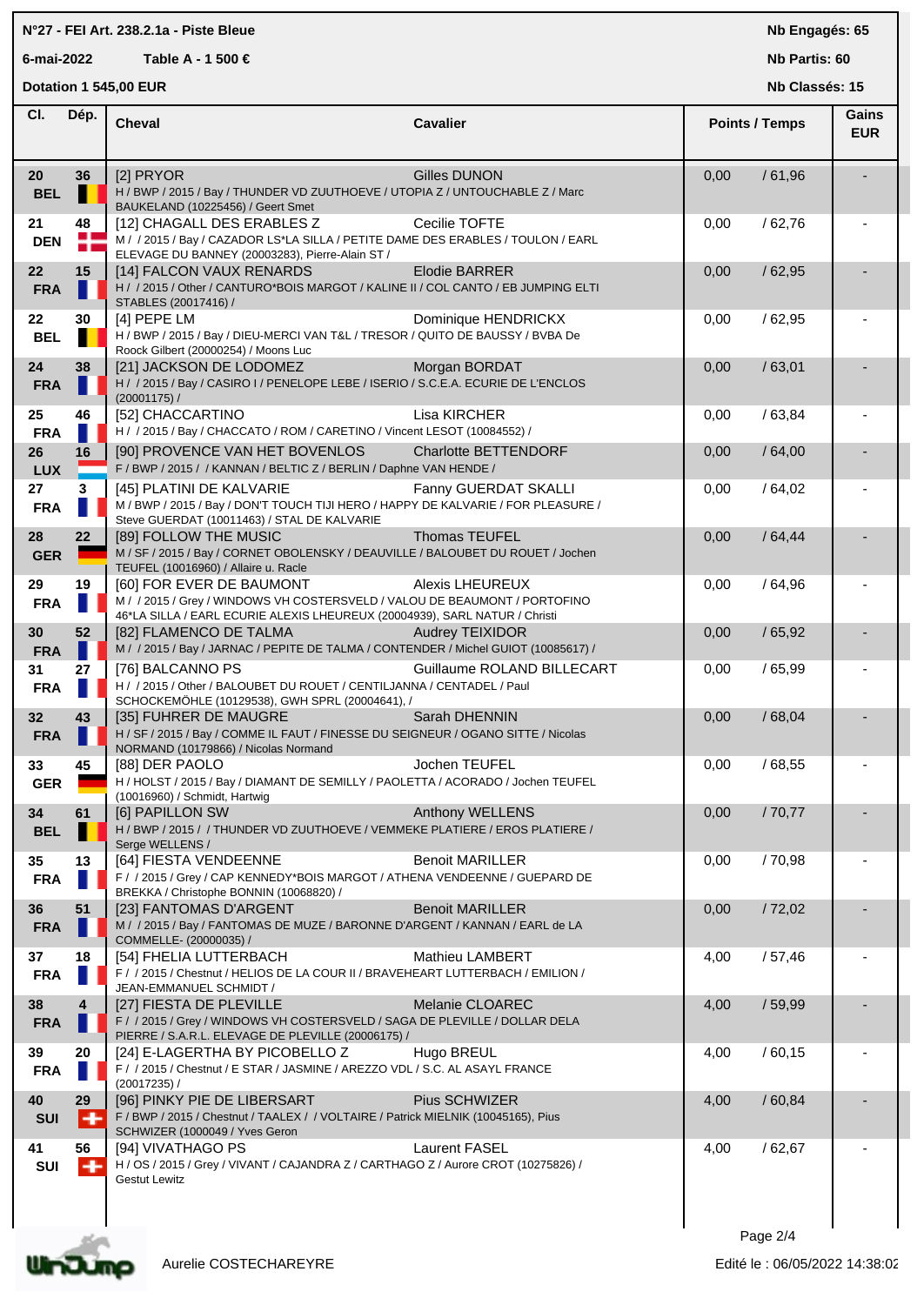## **N°27 - FEI Art. 238.2.1a - Piste Bleue**

**6-mai-2022 Table A - 1 500 €**

**Nb Engagés: 65**

**Nb Partis: 60**

|                         |                      | Dotation 1 545,00 EUR                                                                                                                                                                  | Nb Classés: 15                              |                       |                     |
|-------------------------|----------------------|----------------------------------------------------------------------------------------------------------------------------------------------------------------------------------------|---------------------------------------------|-----------------------|---------------------|
| CI.                     | Dép.                 | <b>Cheval</b>                                                                                                                                                                          | <b>Cavalier</b>                             | <b>Points / Temps</b> | Gains<br><b>EUR</b> |
| 42<br><b>FRA</b>        | 41                   | [29] FALBALA BLANCHE<br>F / / 2015 / Black / CANTURO*BOIS MARGOT / UTOPIA BLANCHE / L'ARC DE<br>TRIOMPHE*BOIS MARGOT / Christophe LEROY (10206064), Romane LEROY (1020606 / E.a.       | Pierre COITEUX FONTAINE                     | /63,08<br>4,00        |                     |
| 43<br><b>FRA</b>        | 21<br>H.             | [22] FALCON DE COURCEL<br>M / / 2015 / Chestnut / TYPE TOP DU MONTEIL / KOLEA DU CHATEAU / ALLEGRETO /                                                                                 | Louis BOUHANA                               | /64,10<br>4,00        |                     |
| 44<br><b>FRA</b>        | 57                   | Marianne SABATIER (10067199) /<br>[18] KINGS QUEEN JT Z<br>F / / 2015 / Bay / KANNAN / HAPPY DAYS Z / HEARTBREAKER / Philippe BERTHOL                                                  | <b>Charles BERTHOL</b>                      | /66,76<br>4,00        |                     |
| 45<br><b>FRA</b>        | 44                   | (10124096) /<br>[32] KLARATOYA BEL Z<br>F / / 2015 / Chestnut / KIGALI / SWEETY VH ASBORNEVELD / FORTUIN Z / S.C. S-A                                                                  | Paul DELFORGE                               | /67,99<br>4,00        |                     |
| 46                      | 14                   | BREEDING (20018800) /<br>[11] FRENCH KISS DES LOTUS                                                                                                                                    | Farid Alejandro HERNANDEZ<br><b>HERRERA</b> | /69,87<br>4,00        |                     |
| <b>COL</b><br>47        | 6                    | M / / 2015 / Bay / ORLANDO / PAMPA DE LA VIOLLE / ELAN DE LA COUR*HN / Stephanie<br>ALEXANDRE (10232770) /<br>[93] FLASH VERT                                                          | Laurent FASEL                               | /71,15<br>4,00        |                     |
| SUI                     | $\ddot{\phantom{1}}$ | H / SF / 2015 / Bay / KING SIZE / QUALITE VERTE / CALVARO F.C. / Laurent FASEL<br>(10110262) / Philippe Mauban                                                                         |                                             |                       |                     |
| 48<br><b>FRA</b>        | 33                   | [16] FHISBEE D'ERMAC<br>F / SF / 2015 / Bay / GERFAUT D'HELBY / THISBEE DE LUNE / DOLLAR DU MURIER /<br>S.A.S.U. PAARD INVEST (20016866) /                                             | <b>Philippe BERNARD</b>                     | /75,57<br>4,00        |                     |
| 49<br><b>FRA</b>        | 5                    | [80] FENOMENE DE LHACIENDA<br>F / / 2015 / Bay / TYCOON D'ARGENCES / PHEDRA D'LA ROUSSERIE / YARLANDS SUMMER<br>SONG / E.A.R.L. DE L'HACIENDA (20019129) /                             | Eve SEGEAR                                  | /57,48<br>8,00        |                     |
| 50<br><b>FRA</b>        | 31                   | [19] FRIPOUILLE D'AUVILLE<br>F / SF / 2015 / Bay / OGRION DES CHAMPS / ERMINETTE III / JALISCO B / Annie<br>LESERVOISIER (10205606), Thierry LESERVOISIE / Thierry et Annie LESERVOISI | Harold BOISSET                              | 8,00<br>/59,19        |                     |
| 51<br><b>FRA</b>        | 24<br>H.             | [30] FARNESE TAME<br>H / / 2015 / Chestnut / QUADRIO TAME / BORGHESE TAME / PANAMA TAME / HARAS DU<br>TOSCAN (20019161) /                                                              | <b>Marion COSTA</b>                         | 8,00<br>/66,72        |                     |
| 52<br><b>FRA</b>        | 58                   | [75] FRIPON DU CHATELLIER<br>M / / 2015 / Bay / BISQUET BALOU C VD MISPEL / ULANE DU CHATELIER / DIAMANT DE<br>SEMILLY / E.A.R.L. TIP TOP CHEVAL (20002189) /                          | Syndie RIGAUT                               | 8,00<br>/71,38        |                     |
| 53<br><b>FRA</b>        | 40                   | [40] FAIZ D'OUILLY<br>H / / 2015 / Bay / KANNAN / BURAQ D'OUILLY / LANDO / Alexandra Noël DE BURLIN<br>(10121936), Francois-Xavi /                                                     | Alexandra FRANCART                          | 10,00<br>/77,67       |                     |
| 54<br><b>FRA</b>        | 42                   | [62] JAMES GRAVELOTTE<br>H / / 2015 / Other / INSHALLAH DE MUZE / STARLETTE D'ALLOU / LUX Z / Aurelie LICCARDI<br>PETIPAS (10023221) /                                                 | <b>Guillaume LICCARDI</b>                   | 10,00<br>/77,98       |                     |
| 55<br><b>BUL</b>        | 62                   | [7] CALIBARO VA<br>H / HOLST / 2015 / Bay / CALIBAT / CAMARA VA / CLARIMO / Rainer HÖCHSMANN                                                                                           | Konstantin E. VAN DAMME                     | 12,00<br>/68,28       |                     |
| 56<br><b>FRA</b>        | 12                   | (10219388) / Manfred von Allwörden<br>[81] FAIRPLAY DE TALMA<br>M / / 2015 / Bay / CONTENDRO*GFE / QUIVA DU ROUET / ALLEGRETO / SAS TALMA 2020                                         | Audrey TEIXIDOR                             | /67,07<br>16,00       |                     |
| 57<br><b>FRA</b>        | 28                   | $(20005813)$ /<br>[183] SILVERSTAR<br>M / / 2015 / Bay / SINGULAR LS LA SILLA / CARAMBA / CAPTAIN PAUL / Philippe FELT                                                                 | Jean Charles GRANDMONTAGNE                  | 16,00<br>/71,42       |                     |
| 58<br><b>FRA</b>        | 26                   | $(10180455)$ /<br>[39] FEELING D'EAU GRENOU<br>F / / 2015 / Bay / CANTURO*BOIS MARGOT / AMAZONE D'EAU GRENOU / L'ARC DE                                                                | Alexandre FONTANELLE                        | /81,11<br>18,00       |                     |
| 59<br><b>FRA</b>        | 39                   | TRIOMPHE*BOIS MARGOT / S.a.r.l. SOCRATES (20017207) /<br>[65] COSTELLO<br>H / WESTF / 2015 / Grey / COLESTUS / CHAMBERLY / CHAMBERLAND / Team Philippaerts                             | <b>Robinson MAUPILER</b>                    | 20,00<br>/ 91,67      |                     |
| 60<br><b>FRA</b>        | 47                   | $(20002517)$ /<br>[31] FABIOLA DE MIJOVI<br>F / / 2015 / Chestnut / OGRION DES CHAMPS*HN / BARYNIA AR PARK / ENSOR VAN DE                                                              | Anne COULON                                 | Eliminé               |                     |
| <b>NP</b><br><b>FRA</b> | $\overline{7}$       | HEFFINCK / ECURIES DU VIEUX MOULIN (20018386), S.C.E.A. LES E /<br>[38] VIVANTESSA<br>F / OS / 2015 / Bay / VIVANT / CONTHA BLUE / CONTHARGOS / E.U.R.L. CENTERFIELD                   | Johannes FARCE                              | Non-Partant           |                     |
| <b>NP</b><br><b>FRA</b> | 25                   | STABLE (20018095) / Gestüt Lewitz<br>[83] COLTAIR'S RUBIN<br>F / CH / 2015 / Bay / COLTAIRE Z / VITESSE / ANDIAMO Z / Agathe VACHER (10025359) /<br>Heinrich + Yvonne Honegger         | Agathe VACHER                               | Non-Partant           |                     |
|                         |                      |                                                                                                                                                                                        |                                             |                       |                     |
|                         |                      |                                                                                                                                                                                        |                                             | Page 3/4              |                     |